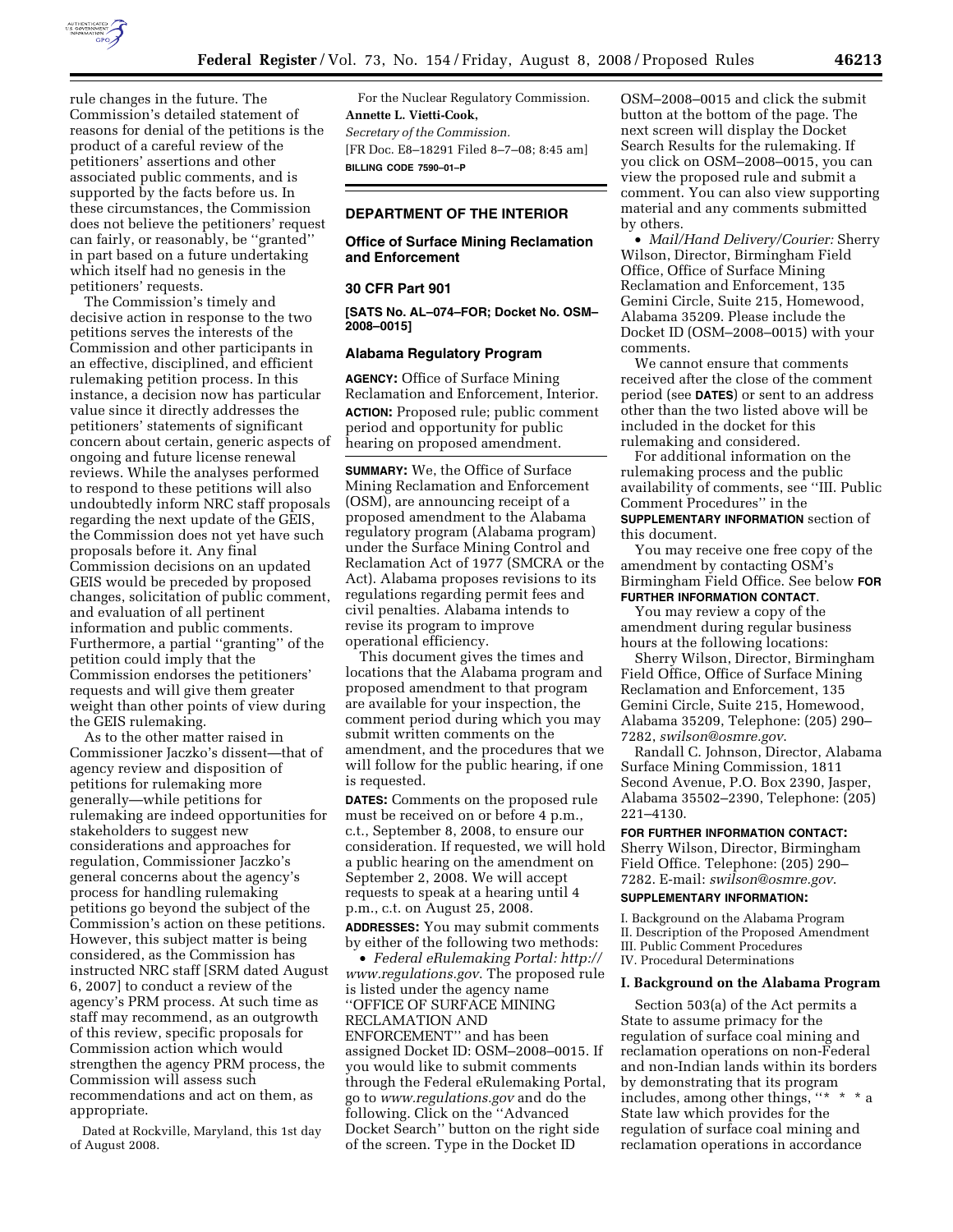with the requirements of this Act. \* \* \*; and rules and regulations consistent with regulations issued by the Secretary pursuant to this Act.'' See 30 U.S.C. 1253(a)(1) and (7). On the basis of these criteria, the Secretary of the Interior (Secretary) conditionally approved the Alabama program on May 20, 1982. You can find background information on the Alabama program, including the Secretary's findings, the disposition of comments, and the conditions of approval in the May 20, 1982, **Federal Register** (47 FR 22030). You can also find later actions concerning the Alabama program and program amendments at 30 CFR 901.10, 901.15, and 901.16.

## **II. Description of the Proposed Amendment**

By letter dated July 18, 2008 (Administrative Record No. AL–0658), Alabama sent us an amendment to its program under SMCRA (30 U.S.C. 1201 *et seq.*) at its own initiative. Below is a summary of the changes proposed by Alabama. The full text of the program amendment is available for you to read at the locations listed above under **ADDRESSES**.

Alabama proposes to revise its regulations at Alabama Rule 880–X–8B– .07 regarding permit fees by:

(1) Increasing the acreage fee,

(2) Requiring an acreage fee on all bonded acreage covered in a permit renewal, and

(3) Increasing the basic fees for the following types of applications: permit; coal exploration; permit renewal; permit transfer; permit revision involving only an incidental boundary revision; permit revision involving an insignificant alteration to the mining and reclamation plan; and permit revision involving a significant alteration to the mining and reclamation plan.

Alabama also proposes to revise its regulations at Alabama Rule 880–X– 11D–.06 regarding civil penalty amounts by increasing the dollar amounts of the penalties.

## **III. Public Comment Procedures**

Under the provisions of 30 CFR 732.17(h), we are seeking your comments on whether the amendment satisfies the applicable program approval criteria of 30 CFR 732.15. If we approve the amendment, it will become part of the State program.

## *Written Comments*

Send your comments to us by one of the two methods specified above. Your written comments should be specific, pertain only to the issues proposed in this rulemaking, and include

explanations in support of your recommendations. We cannot ensure that comments received after the close of the comment period (see **DATES**) or sent to an address other than the two listed above (see **ADDRESSES**) will be included in the docket for this rulemaking and considered.

## *Public Availability of Comments*

Before including your address, phone number, e-mail address, or other personal identifying information in your comment, you should be aware that your entire comment—including your personal identifying information—may be made publicly available at any time. While you can ask us in your comment to withhold your personal identifying information from public review, we cannot guarantee that we will be able to do so.

## *Public Hearing*

If you wish to speak at the public hearing, contact the person listed under **FOR FURTHER INFORMATION CONTACT** by 4 p.m., c.t. on August 25, 2008. If you are disabled and need reasonable accommodations to attend a public hearing, contact the person listed under **FOR FURTHER INFORMATION CONTACT**. We will arrange the location and time of the hearing with those persons requesting the hearing. If no one requests an opportunity to speak, we will not hold a hearing. If there is only limited interest in participating at a public hearing, a public meeting or teleconference rather than a hearing may be held. If we hold a public meeting or teleconference, a notice of the event will be posted to the docket for this rulemaking at *www.regulations.gov*, and a summary of the event will be included in the docket for this rulemaking.

To assist the transcriber and ensure an accurate record, we request, if possible, that each person who speaks at the public hearing provide us with a written copy of his or her comments. The public hearing will continue on the specified date until everyone scheduled to speak has been given an opportunity to be heard. If you are in the audience and have not been scheduled to speak and wish to do so, you will be allowed to speak after those who have been scheduled. We will end the hearing after everyone scheduled to speak and others present in the audience who wish to speak, have been heard.

## **IV. Procedural Determinations**

#### *Executive Order 12630—Takings*

This rule does not have takings implications. This determination is based on the analysis performed for the counterpart Federal regulation.

## *Executive Order 12866—Regulatory Planning and Review*

This rule is exempted from review by the Office of Management and Budget (OMB) under Executive Order 12866.

## *Executive Order 12988—Civil Justice Reform*

The Department of the Interior has conducted the reviews required by section 3 of Executive Order 12988 and has determined that this rule meets the applicable standards of subsections (a) and (b) of that section. However, these standards are not applicable to the actual language of State regulatory programs and program amendments because each program is drafted and promulgated by a specific State, not by OSM. Under sections 503 and 505 of SMCRA (30 U.S.C. 1253 and 1255) and the Federal regulations at 30 CFR 730.11, 732.15, and 732.17(h)(10), decisions on proposed State regulatory programs and program amendments submitted by the States must be based solely on a determination of whether the submittal is consistent with SMCRA and its implementing Federal regulations and whether the other requirements of 30 CFR parts 730, 731, and 732 have been met.

## *Executive Order 13132—Federalism*

This rule does not have Federalism implications. SMCRA delineates the roles of the Federal and State governments with regard to the regulation of surface coal mining and reclamation operations. One of the purposes of SMCRA is to ''establish a nationwide program to protect society and the environment from the adverse effects of surface coal mining operations.'' Section 503(a)(1) of SMCRA requires that State laws regulating surface coal mining and reclamation operations be ''in accordance with'' the requirements of SMCRA, and section 503(a)(7) requires that State programs contain rules and regulations ''consistent with'' regulations issued by the Secretary pursuant to SMCRA.

## *Executive Order 13175—Consultation and Coordination With Indian Tribal Governments*

In accordance with Executive Order 13175, we have evaluated the potential effects of this rule on Federallyrecognized Indian tribes and have determined that the rule does not have substantial direct effects on one or more Indian tribes, on the relationship between the Federal Government and